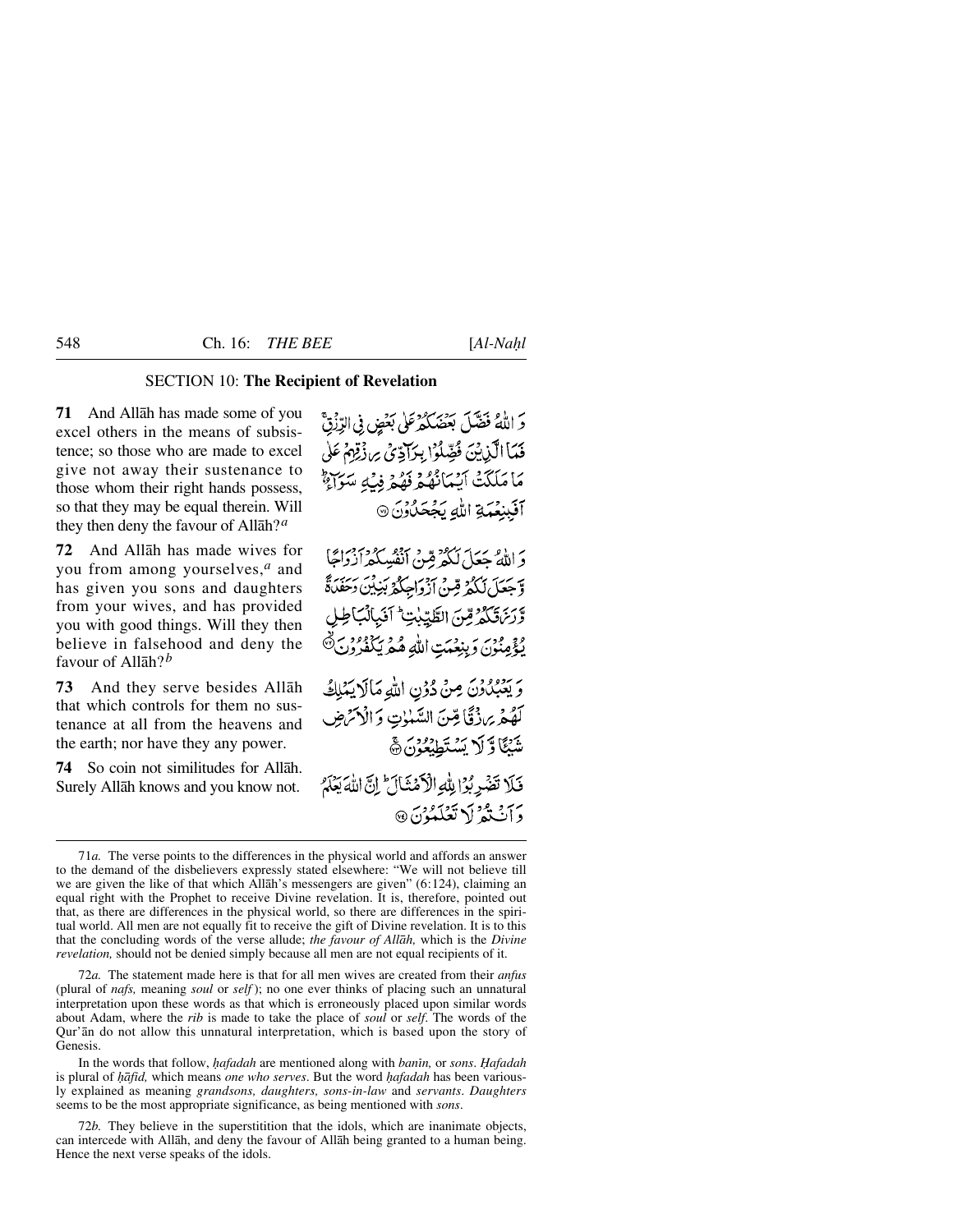**75** Allåh sets forth a parable: There is a slave, the property of another, controlling naught, and there is one to whom We have granted from Ourselves goodly provisions, so he spends from it secretly and openly. Are the two alike?*<sup>a</sup>* Praise be to Allåh! Nay, most of them know not.

**76** And Allåh sets forth a parable of two men: One of them dumb, controlling naught, and he is a burden to his master; wherever he sends him, he brings no good. Is he equal with him who enjoins justice, and he is on the right path?*<sup>a</sup>*

وَخَبِرَبَ اللَّهُ مَثَلًا رَّجُلَيْنِ آحَدُهُمَهَا أَبْكَمُ لَا يَقْدِمُ عَلَى شَيْءٍ وَّكْدُ كَلَّ عَلَى مَوْلِيهُ "آيْنَمَا يُوَجِّهُ \* لَا يَأْتِ بِخَيْرٍ هَـٰلُ يَسۡتَوَىٰٓ هُوَ ٰ وَمَن يَّأۡمُرُ بِالۡصَلَٰلِ ۚ دَ هُوَ عَلَى صِرَاطِ مُّسْتَقِيْدِ۞

## SECTION 11: **Punishment withheld**

**77** And Allåh's is the unseen of the heavens and the earth. And the matter of the Hour is but as a twinkling of the eye or it is nigher still.*<sup>a</sup>* Surely Allåh is Possessor of power over all things.

وَلِلَّهِ غَدْمٍ السَّنْوٰتِ وَالْأَمَرُضِ تَوَمَّأَ آمْرُ السَّاعَةِ اِلَّاكَلَنْجِ الْبَصَرِ آوُ هُوَ آفَرَبُ إِنَّ اللَّهَ عَلَىٰ كُلِّ شَيْءٍ قَدِيْرٌ

<sup>75</sup>*a.* By slave is meant the idol-worshipper who, instead of being master of idols, stones, and such-like objects, as Allåh has created him to be, chooses to become a slave to them, bows before them, and considers them more powerful than himself. By the master of the goodly provision from Allåh is meant the recipient of the Divine revelation, i.e., the Prophet. The comparison is introduced to show that the idol-worshippers will ultimately find themselves deprived of all power. The words of the parable find an echo in the reply of Abū Sufyān, when the Holy Prophet, who was entering Makkah as a conqueror, inquired of him: "Has not the time come when thou shouldst know that there is no god but Allåh?" Ab∂ Sufyån replied: "By Allåh! I am now certain that if there had been a god besides Allåh, it would surely have availed me somewhat".

<sup>76</sup>*a.* This parable makes the same comparison as the previous one. The purport is here made clearer. The *master of the goodly provision from Allåh* of the previous verse is here plainly called the *enjoiner of justice and the one who is on the right path,* while the idol-worshipper is the *one who is not able to do anything and who remains unsuccessful in whatever he undertakes* — a prophetical allusion to the defeats and discomfiture of the idolaters.

<sup>77</sup>*a.* By *the unseen* is meant *the knowledge of the unseen,* or the knowledge of the eventual fulfilment of the prophecies; and by *the Hour* is meant *the hour of the doom* of the opponents of the Prophet, the hour when their power was to be utterly destroyed.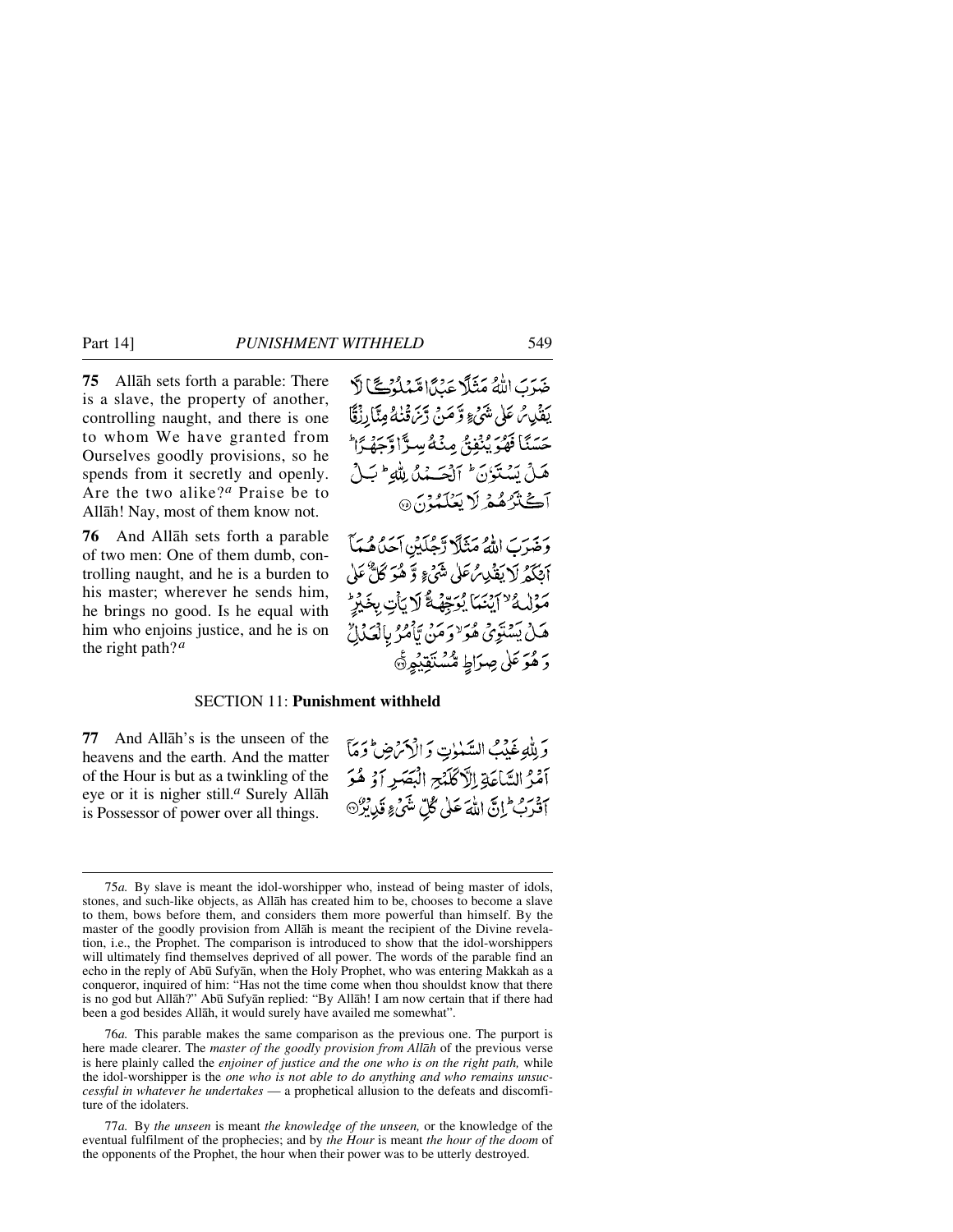**78** And Allåh brought you forth from the wombs of your mothers you knew nothing — and He gave you hearing and sight and hearts that you might give thanks.

**79** See they not the birds, constrained in the middle of the sky? None withholds them but Allåh. Surely in this are signs for a people who believe.*<sup>a</sup>*

**80** And Allåh has given you an abode in your houses, and He has given you houses of the skins of cattle, which you find light to carry on the day of your march and on the day of your halting, and of their wool and their fur and their hair, household stuff and a provision for a time.

**81** And Allåh has made for you, of what He has created, shelters, and He has given you in the mountains, places of retreat, and He has given you garments to save you from the heat,*<sup>a</sup>* and coats of mail to save you in your fight-

وَ اللَّهُ آخَرَ حَكَّمَ مِّنَّى بُطُوْنِ أُمَّهُتِكُمُ لَا بَيْنَ وَمَنْ يَدْيِجًا لَهَ يَبِيهَا كَكَّوْالِدَّهُمْ دَالْأَيْضَارُ <u>- ger e e e e recontro e e e e e e</u>

آلَمْ يَرَوْا إِلَى الطَّيْرِ مُسَخَّرْتٍ فِي جَوِّ السَّمَآءِ مَا يُمۡسِكُهُنَّ اِلَّا اللَّهُ ۚ إِنَّ لَهُ ۚ وَلَ ذْلِكَ لَأَيْتٍ لِّقَرُّمِ يُّؤْمِنُوْنَ @

وَاللَّهُ جَعَلَ لَكُوْ مِّنْ بُيُوْتِكُوُ سَكَنَّا وَّجَعَلَ لَكُمْ رِّسٌ جُلُوُدِ الْأَنْثَامِ بُيُوْتًا يْرْيَجِمْتُوْنَهَا يُؤْمِرُونَ وَبِرْمِ إِيَّامَتِكُمْ وَ مِنْ أَصْوَافِهَا وَأَذْيَادِهَا وَ أَننُعَابِهِ هَآ آثَاثًا تَرَ مَتَاعًا اِلٰى حِيْنِ ۞

وَ اللَّهُ جَعَلَ لَكُمْ مِّيًّا خَلَقَ ظِللَّا وَّجَعَلَ لَكُمْرِقِينَ الْجِبَالِ أَكْبَانَا وَجَعَلَ لَلَّهِ سَرَابِيْلَ تَقِنَّكُمُ الْحَرَّ وَسَرَابِيْلَ تَقْتَكُمْ بِٱسْكُمْ كَذَٰبِاكَ يُبْقُرُ نِعْمَتِكُمْ عَلَيْكُمْ

<sup>79</sup>*a.* The withholding of the birds seems to have a deeper significance. Both Arab proverb and Arab poetry bear witness to *birds* being spoken of as attending a victorious army to feed upon the corpses of the enemy left on the battlefield. Thus we have the well-known Arab proverb *tabaddada bi-lahmi-ka al-tairu, i.e., may the birds disperse thy flesh!* which is a kind of imprecation, meaning "may the man die and his flesh be dispersed and eaten by birds!" (*Majma' al-Amthāl*, by Maidāni, Part I). Arab poetry has many references to this, but I cannot quote more than one instance. The famous Nåbighah says: *When he goes out with the army, flocks of birds, being guided by the companies of the army, hover over his head*. Here the birds are made the attendants of a victorious army, as if they knew that the army which they followed would slay the enemy, and that they would thus feed on dead bodies. In withholding the birds, therefore, there may be a reference to withholding the punishment which must ultimately overtake the enemy.

<sup>81</sup>*a.* The mention of one of two contrary things always involves the other. Hence by the preservation from heat spoken of here, preservation from heat and cold alike is meant. Or, as Zj says, since what preserves a man from heat also preserves him from cold, the mention of the other is omitted.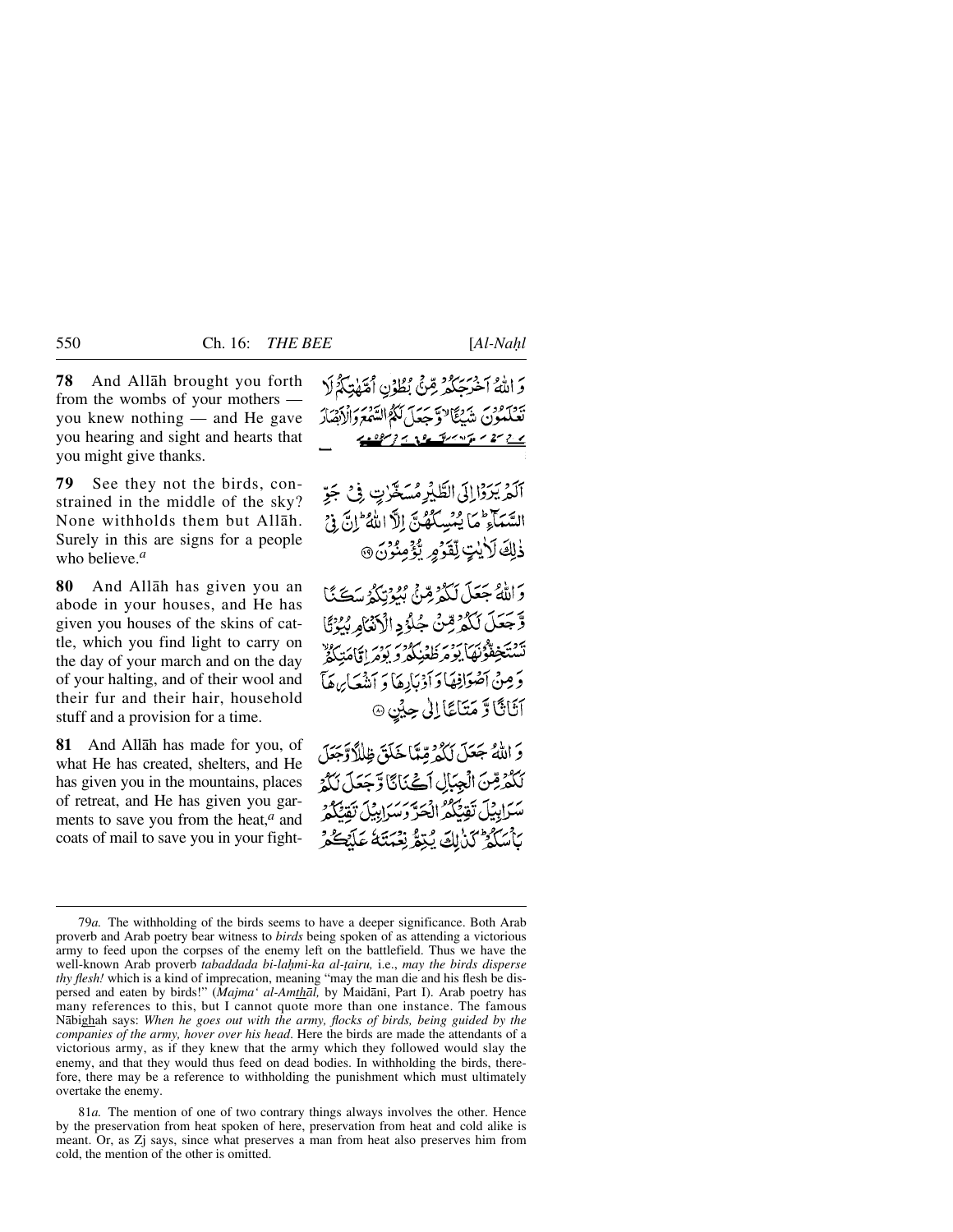ing. Thus does He complete His favour to you that you may submit.*<sup>b</sup>*

**82** Then if they turn away, thy duty is only clear deliverance (of the message).

**83** They recognize the favour of Allåh, yet they deny it, and most of them are ungrateful.

#### SECTION 12: **Prophets testify**

**84** And on the day when We raise up a witness out of every nation,*<sup>a</sup>* then permission (to offer excuse) will not be given to the disbelievers, nor will they be allowed to make amends.

**85** And when the wrongdoers see the chastisement, it will not be lightened for them, nor will they be respited.

**86** And when those who ascribed partners (to Allåh) see their associate-gods, they will say: Our Lord, these are our associate-gods on whom we called besides Thee. But they will throw back at them the word: Surely you are liars.

**87** And they will tender submission to Allåh on that day, and what they used to forge will fail them.

فَإِنْ تَوَلَّوْا فَاتَّمَا عَلَيْكَ الْبَلْغُ الْمُبْيِنُ @

يَعْرِفُونَ نِعْبَتَ اللَّهِ ثُمَّ يُنْڪِرُوْنَهَا وَآَكَتْرُهُمُّ الْكُفِرُوْنَ ﴾

رَ رَوْرَ رَوْيَتْ مِنْ كُلِّ أُمَّةٍ شَهِيْكَا ثُمَّ لَا يُؤْذَنَ لِلَّيْابِينَ كَفَرُوا وَلَا هُمْ يُسْتَعْتَبُونَ ۚ

وَإِذَا تَ اَالَّذِيْنَ ظَلَّمُوا الْعَيَّذَابَ فَلَا يُخَفَّفُ عَنْهُمْ وَلَا هُمْ يُنْظَرُوْنَ ۞

وَإِذَا مَاَ الَّذِينَ اَشْرَكُوْا شُرَكَّا هُمُرَ قَالُوْارَبَّنَا هَؤُلَا شُرَكَاؤُنَا الَّذِينَ كُنَّا نَدْعُوْا مِنْ دُوْنِكَ ۚ فَأَلْقَوْا إِلَيْهِمُ الْقَوْلَ اِلَّكُمُ لَكُنْ بُوْنَ ﴾

وَآلُقَوْا إِلَى اللَّهِ يَوْمَعِنِي السَّلَّعَهَ وَضَلَّ <u>عِنْهُمْ</u> مَّاڪَانُوْا يَفُتَرُوْنَ@

لَعَلَّكُمُ تُسْلِمُوْنَ ۞

<sup>81</sup>*b.* As He has given you of the good things of this life, the physical blessings, He now completes these blessings by giving you the greatest of His blessings, i.e., Divine revelation, so that, submitting to it, you may prosper.

<sup>84</sup>*a.* In this verse, as well as in the concluding verse (v. 89) of this section, the broad humanitarian doctrine is taught that a prophet has been raised in every nation. A Christian annotator seems to note with some wonder that "this verse seems to necessitate the belief of some true prophet having existed in India, China, Japan, etc.", but certainly it is much more surprising that those who claim hundreds of prophets for a single nation, like the house of Israel, should grudge even a single true prophet to those vast countries and nations. Islåm rejects all such narrow views of the spiritual providence of Allåh, Who is not the "Lord God of Israel", but the Lord of all nations.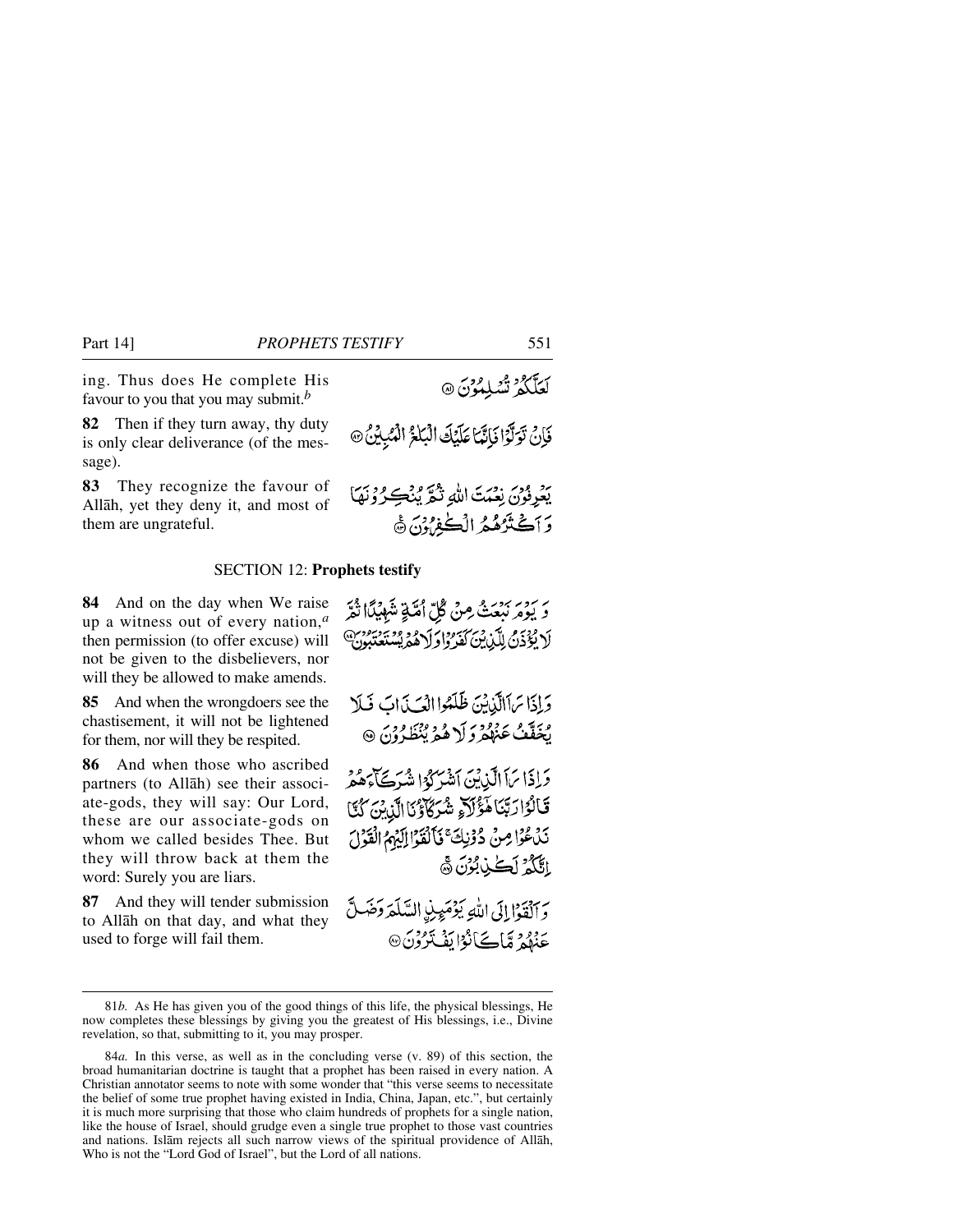**88** Those who disbelieve and hinder (men) from Allåh's way, We will add chastisement to their chastisement because they made mischief.

**89** And on the day when We raise up in every people a witness against them from among themselves, and bring thee as a witness against these.*<sup>a</sup>* And We have revealed the Book to thee explaining all things, $<sup>b</sup>$  and a guidance</sup> and mercy and good news for those who submit.

آلَنِينَ كَفَرْدُ (وَصَدَّدُوا عَنْ سَبِيبُ لِ اللَّهِ زِدْنُهُمْ عَذَابًا فَوْقَ الْعَذَابِ بِيَمَا كَتَانُوْا ه و<br>بُفْسِيا وُنَ® ءَ يَوَمَّرْ نَبْعَثُ فِيْ ݣُلِّ أَمَّنَةٍ شَهْيَدًا عَلَيْهِ قِنْ اَنْفُسِهِمْ وَجِئْنَا بِكَ شَهِيْدًا عَلَى هَؤَلَاءٌ وَيَذَّلْنَا عَلَيْكَ الْكِشَبَ تِبْيَانًا لِّڪُلِّ شَيۡءٍ وَّهُدَّى وَّرَحْمَةً وَبُشْرٰى لِلْمُسَلِّيثِينَ ۞

# SECTION 13: **Revelation enjoins Good**

**90** Surely Allåh enjoins justice and the doing of good (to others) and the giving to the kindred, and He forbids indecency and evil and rebellion. He admonishes you that you may be mindful.*<sup>a</sup>*

إِنَّ اللَّهَ يَأْمُرُ بِالْعَدَالِ وَ الْإِحْسَانِ وَ إِنْتَآئِي ذِي الْقَرْبِيٰ وَ يَبْسُطِي عَينِ الْفِحْشَاءِ وَ الْمُنْكَرِ وَ الْبَغْيِّ يَعِظُڪُمْ لَعَلَّكُمُ تَبْأَلَّهُ <sup>و</sup>َنَ ۞

89*a.* By *these* are meant the Muslim community throughout the world and in all ages.

90*a.* This verse deals comprehensively with the different degrees of goodness and evil. The lowest form of goodness is that which is called *'adl* (*justice*) or *returning good for good,* and includes not only justice proper, but also the fulfilment of all duties and obligations, as they all more or less take the form of doing good for good. A higher degree of goodness is, however, that which is called *ihsan*, or *goodness* proper. It is the doing of good in cases where man has received no benefit. The last stage of goodness is that in which a man's nature is so inclined to good that he has not to make an effort for doing good; he does good to all people as an ordinary man does good to his own kindred. In fact, he looks upon the whole of humanity as his kindred. Similarly, this verse deals with the three degrees of evil, from the merest indecency to the wrongful conduct which violates the rights of individuals and nations. *Fahsha'* or *indecency* is that which is evil in itself, though it may not affect the rights of others, *anything not agreeable with truth; munkar,* what is disapproved, is that which affects the rights of other individuals; and *baghy, exceeding the bounds* or *acting tyrannically,* is oppression or rebellion affecting the rights of large numbers, nations or States.

<sup>89</sup>*b.* Brinkman says: "If the Qur'ån explains everything and is a guidance, what need is there for the *Sunnah?" Sunnah* means *way* or *practice,* and by *sunnah* is meant the practice of the Prophet, as illustrating the precepts of the Qur'ån. Moreover, by *everything* is meant every basic principle necessary for the spiritual welfare of man. The *sunnah* supplies the details.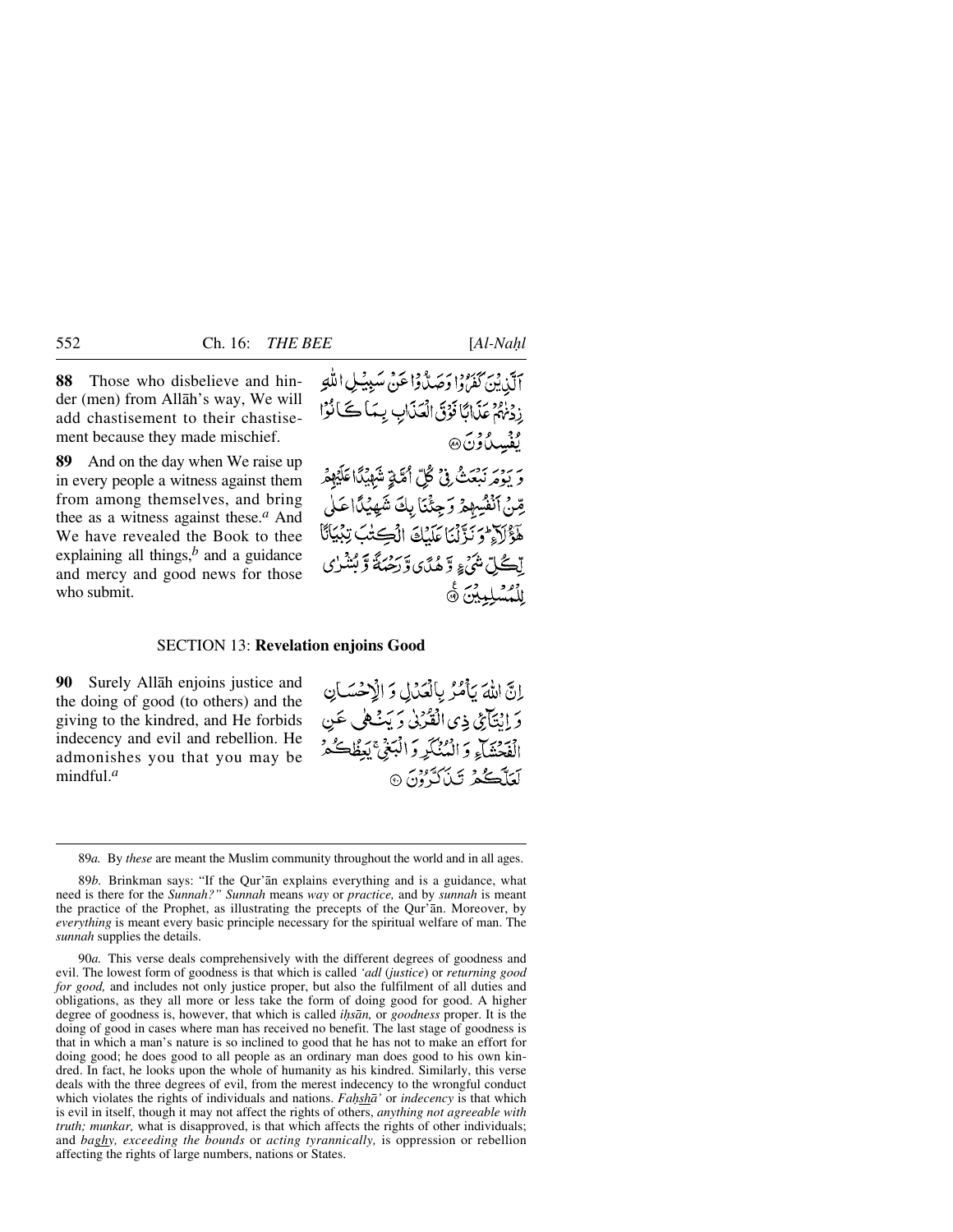**91** And fulfill the covenant of Allåh, when you have made a covenant, and break not the oaths after making them fast, and you have indeed made Allåh your surety. Surely Allåh knows what you do.

**92** And be not like her who unravels her yarn, disintegrating it into pieces, after she has spun it strongly.*<sup>a</sup>* You make your oaths to be means of deceit between you because (one) nation is more numerous than (another) nation.*<sup>b</sup>* Allåh only tries you by this. And He will certainly make clear to you on the day of Resurrection that wherein you differed.

**93** And if Allåh please, He would make you a single nation, but He leaves in error whom He pleases and guides whom He pleases. And certainly you will be questioned as to what you did.

**94** And make not your oaths a means of deceit between you, lest a foot should slip after its stability, and you should taste evil because you hinder (men) from Allåh's way and grievous chastisement be your (lot).

**95** And take not a small price for Allåh's covenant. Surely what is with وَ أَوْفُوْا بِعَهْدِ اللَّهِ إِذَا عٰهَدُنَّكُمْ وَلَا تَنْقَصُوا الْكَيْبَانَ بَعْدَ تَوْكِيْلِهِ كَادَقَدْ حَعَلَتْهُ اللَّهَ عَلَيْكُمْ كَفْيَلًا لَمَّ اللَّهَ بَعْبَدَ مَا تَفْعَلُوْنَ ۞

وَلَا تَكْوُنُوْا كَاتَتِيْ نَقَصَتْ غَزْلَهَا مِنْ بَعْبٍ قُوَّةٍ أَنَّكَمَ أَنَا تَتَّخِذُونَ أَبِيَانَكُمْ دَخَلاً بَيْنَكُمُ أَنْ تَكَوُّنَ أَقَبَّةٌ هُوَ آثرني مِنْ أُمَّتَةٍ لِمَ إِنَّمَا يَبْلُوْكُمْ اللَّهُ بِهِمْ وَآَيُبِيَبِيْنَ لَكُوْ يَوْمَرُ الْقِيْمَةِ مَا *ۮ*۠ؽؿۯڣۑؙٷؾڂٛؾؘڸڡ۠ٷڽۨ۞

وَ لَهُ تَدَبَّىٰ اللَّهُ لَحَعَلَكُمْ أَهَّةً وَّاحِدَةً وَّلْكِنْ يُضِلُّ مَنْ يَتَنَاءُ وَيَهْدِئُ مَنْ يىس مەركەدىنى ئىستانگ بۇي دېيونى ھ

وَلَا تَتَّخِذُوْاَ إِيْمَانَكُمْ دَخَلاً بِينَكُّرُ فَتَزِلَّ قَيِّدَاءُ بِعَنْ بِعِفْرَتِهَا دَيَّدُهُ وَقُوا السَّوَّعَ بِيمَا صَدَّدْتَكْهُ عَنْ سَبِيدُل وَلَكُمْ عَذَابٌ عَظِيْمٌ

وَلَا تَشْدَدُوْا بِعَصْدِاللَّهِ ثَمَيْنَا قَلِيْلًا ۖ إِنَّهَا

<sup>92</sup>*a.* A man who accepts the truth but does not act according to it is likened to a woman who first spins her yarn and then unravels it. This is sheer madness, but this is the very thing of which most people are guilty. They are united by certain ties, but when this union brings about strength, they destroy it with their own hands. It was unity which made the Muslims rise to great power, but that unity today lies in ruins, and the strong community of Islåm is like the unravelled yarn of a crazy spinner.

<sup>92</sup>*b.* Faithfulness to covenants is here stressed and, from the covenant with God, the subject is diverted to the covenants between man and man. Attention is drawn in the words, *you make your oaths to be means of deceit between you,* to the conditions generally prevailing in the world, to the breach of covenants between nations, which is ruining the stability of human society.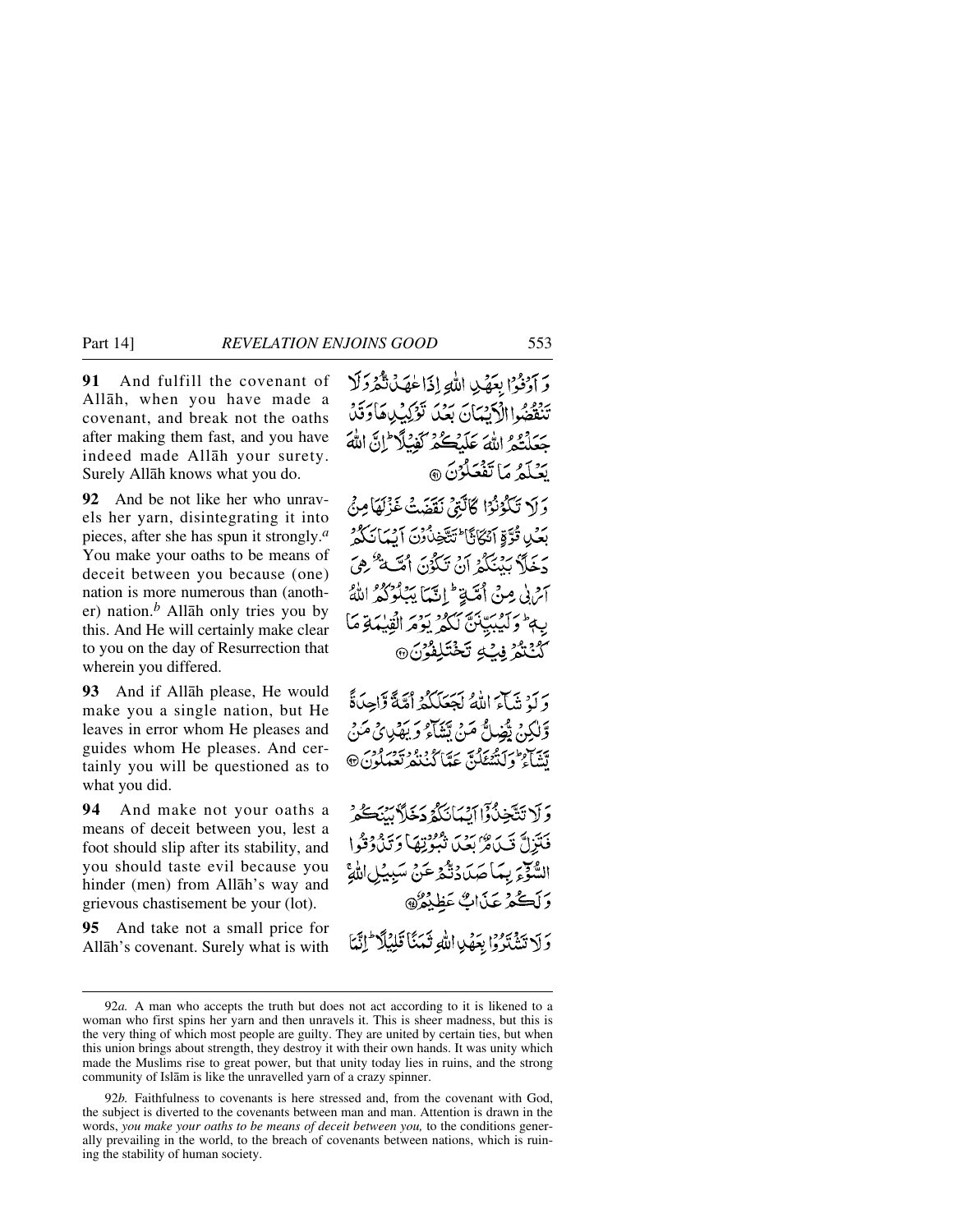Allåh is better for you, did you but know!

**96** What is with you passes away and what is with Allåh is enduring. And We shall certainly give to those who are patient their reward for the best of what they did.

**97** Whoever does good, whether male or female,<sup>*a*</sup> and is a believer, We shall certainly make him live a good life, and We shall certainly give them their reward for the best of what they did.

**98** So when thou recitest the Qur'ån, seek refuge in Allåh from the accursed devil.

**99** Surely he has no authority over those who believe and rely on their Lord.

**100** His authority is only over those who befriend him and those who associate others with Him.

عِنْدَ اللَّهِ هُوَخَلَرٌ لَكُمْ إِنْ كُنْتُهُ تَعْلَمُونَ۞

مَاعِنْدَلَكْهِ بِنِفْدُ وَمَاعِنْدَدَ اللَّهِ سَأَنِّ مَا وَلْنَجْزِيَنَّ الَّذِيْنَ صَبَرُوْٓا ٱحْبَرَهُ هُ بِأَحْسَنِ مَا كَانُوْا يَعْمَلُوْنَ @

مَنْ عَمِلَ صَالِحًا فِينُ ذَكَرٍ أَوْ أُنْثَى وَ هُوَ مُؤْمِنٌ فَلَنْحُيِيَنَّهُ حَيْوَةً طَيِّبَةً وَلَنَجْزِيَنَّهُمْ آَجْرَهُمْ بِأَخْسَنِ مَا كَانُوْا بَعْبَلُوْنَ @ فَإِذَا قَرَأَتَ الْقُرْانَ فَاسْتَعِنْ بِاللَّهِ مِنَ الشَّيْطْنِ الزَّحِيْمِ@ إِنَّهُ لَيْسَ لَهُ سُلْطُنٌ عَلَى الَّذِينَ امَنُوْا دَ عَلَى يَرَبِّهِمْ يَتَوَكَّلُوْنَ ۞ إِنَّمَا سُلْطِنُهُ عَلَى الَّذِينَ يَتَوَلَّوْنَهُ وَالَّيْلِيْنَ هُـمْ بِـهٖ مُشْرِكُوْنَ ۞

## SECTION 14: **The Qur'ån is not a Forgery**

**101** And when We change a message for a message — and Allåh knows best what He reveals — they say: Thou art only a forger. Nay, most of them know not.*<sup>a</sup>*

وَإِذَا بَدَّلْنَآ اللَّهَ مَّكَانَ اللَّهِ لَهُ وَاللَّهُ أَعْلَمُ بِمَا يُنَزِّلُ قَالَوْٓالِنَّمَآ أَنۡتَ مُفْتَرِ يَّنْ أَكْثَرُهُمْ لَا يَعْلَمُوْنَ ۞

<sup>97</sup>*a.* The Qur'ån here affords another reply to the ignorant statement made in certain quarters that according to Islåm women have no soul. The promise is twofold: the doers of good, both men and women, are made to lead a good life in this world and will have a reward in the Hereafter.

<sup>101</sup>*a.* It is not the change of the Quranic verses that is spoken of here; it is the change of the previous messages sent through former prophets for the message of the Holy Qur'ån. This chapter belongs to Makkah, and the upholders of abrogation have never asserted that any verse was abrogated while the Holy Prophet was at Makkah. Moreover, the context clearly shows that it was the revelation of the Qur'ån itself that was called a forgery, and not an occasional change that any of its commandments could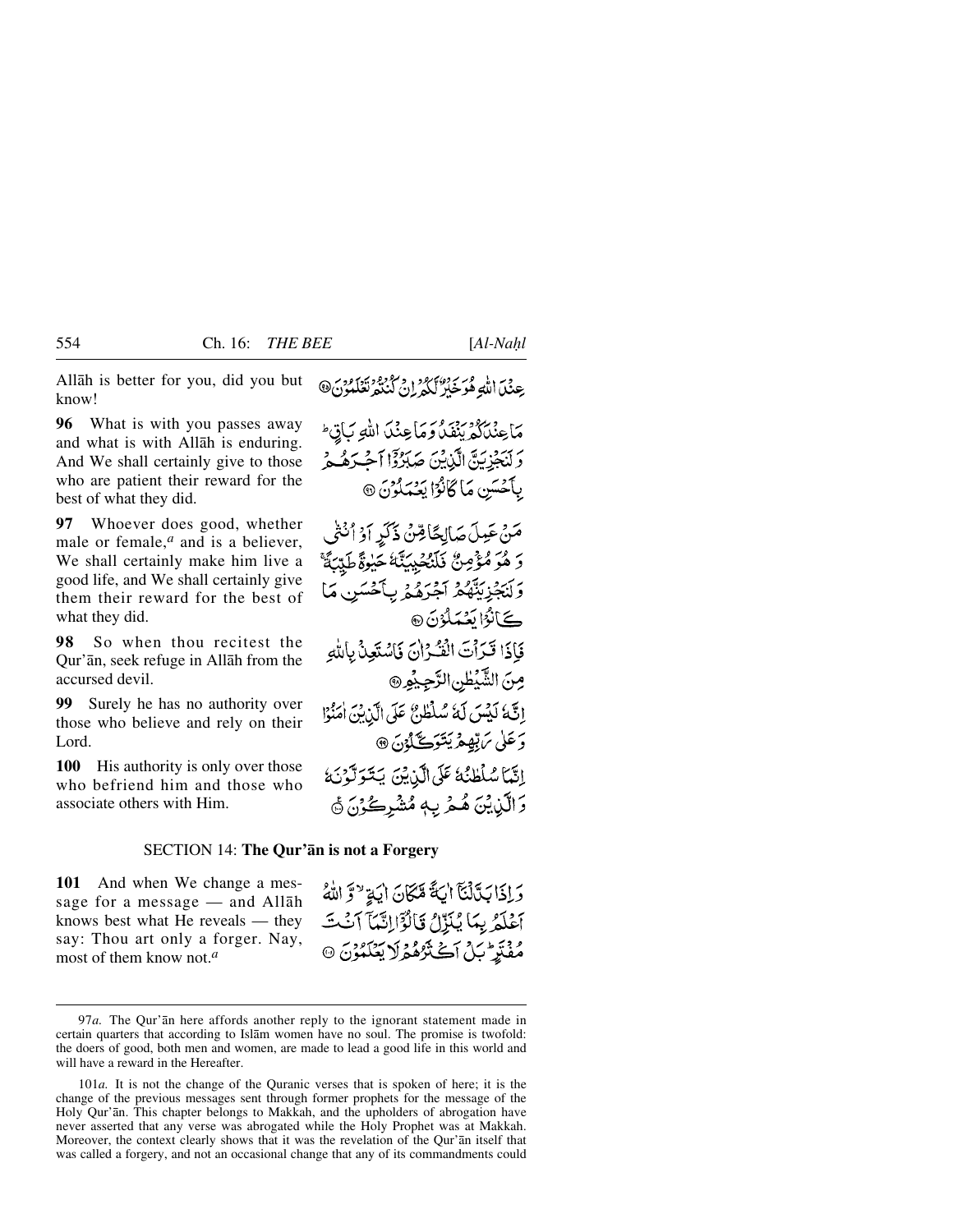**102** Say: The Holy Spirit*<sup>a</sup>* has revealed it from thy Lord with truth, that it may establish those who believe, and as a guidance and good news for those who submit.

**103** And indeed We know that they say: Only a mortal teaches him. The tongue of him whom they hint at is foreign, and this is clear Arabic language.*<sup>a</sup>*

**104** Those who believe not in Allåh's messages, Allåh guides them not, and for them is a painful chastisement.

**105** Only they forge lies who believe not in Allåh's messages, and they are the liars.*<sup>a</sup>*

**106** Whoso disbelieves in Allåh after his belief — not he who is comقُبْلَ نَذْلَكَ مُرْدْحُ الْقُدُّينِ مِنْ تَرَبَّكَ بِٱلْحَقِّ لِيُثَبِّتَ الَّذِينَ امْنُوْا وَهُدًى وَّ بُشْرٰى لِلْمُسْلِمِينَ ۞

وَلَقَدْ نَخْلَعُ الْهُعْرَ يَقُولُونَ إِنَّمَا يُحَلِّمُهُ بَتَنْزُ لِسَانُ الَّذِيْ يُلْحِلُ رُبَّ إِلَيْهِ أَعْجَمِيٌّ وَهٰذَالِسَانٌ عَرَبِيٌّ شَهْدُبٌ مِ

اِنَّ الَّذِينَ لَا يُؤْمِنُونَ بِاٰيتِ اللَّهِ ۚ لَا يَهْدِ بِهِمْ اللَّهُ وَلَهُمْ عَذَابٌ إَلِيْمٌ 9

اِتَّمَا يَفْتَرِي الْكَذِبَ الَّذِيْنَ لَا يُؤْمِنُونَ رِبَايْتِ اللَّهَّ وَ أُولِّيْكَ هُمُّ الْكَٰزِبُرُّنَ® مَنْ كَفَرَ بِاللَّهِ مِنْ بَعْدِ إِيْهَانِهَ إِلَّا مَنْ أَكْرِةَ وَقَلْبُكَ مُطْهَيْنٌ بِالْإِيْمَانِ وَلَٰكِنَ

102*a.* The Holy Spirit is here stated to be the bearer of the revelation to the Holy Prophet, while elsewhere the same bearer is called the *al-R∂ƒ al-Amßn,* or the *Faithful Spirit* (26:193), and the same is called Gabriel in 2:97.

103*a.* Various names have been suggested as to the person whom the opponents of the Prophet referred to. These are mostly the names of Christian slaves, Jabr, Yåsir, 'Aish or Ya'ish, Qais, 'Addās, who were not Arabs. The name of Salmān is suggested by Prideaux, which Sale shows to be an utterly baseless conjecture, as Salmån came after the Flight. All these slaves were among the early converts to Islåm, and it was they who were most cruelly persecuted by the Quraish; yet they remained firm under the severest tortures. Is it possible that they, without being in the least gainers, should have thus willingly suffered persecutions for a cause which they knew to be false? This is sufficient to show the absurdity of the allegation, and it is to this that v. 105 refers. The general opinion of the Christians is that it was a Nestorian monk named Sergius, who is identified with the monk Buhairah, whom the Holy Prophet, while yet a boy, met on his journey to Syria with his uncle Abū Țālib. The absurdity of this view is also pointed out by Sale. As regards the Christian slaves, they certainly cannot be supposed to have been the authors of the sublime themes of the Holy Qur'ån. That the opponents of the Prophet said so is rather a proof of the falsehood of the assertion than an indication of its truth; for, unable to meet the arguments of the Holy Qur'ån, they had to adopt less honest methods of making the Qur'ån unpopular.

105*a.* The reference is to the subject-matter of v. 103. The allegation was that certain slaves taught the Prophet. How could a forger of lies be a believer, specially when he had to undergo the severest trials for its sake.

have undergone, with which change the disbelievers had, in fact, no concern. For a fuller discussion of the doctrine of abrogation, see 2:106*a*.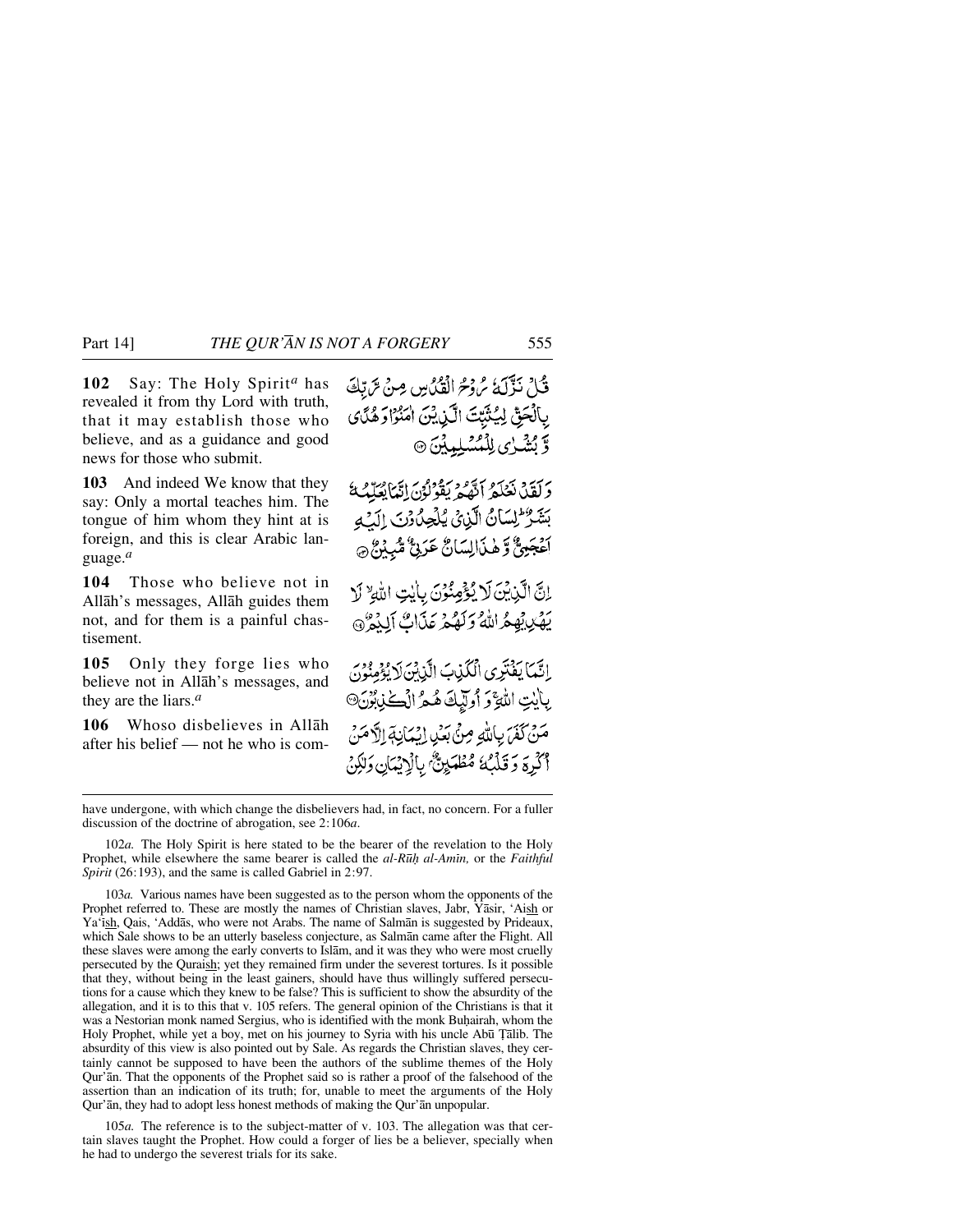pelled while his heart is content with faith, but he who opens (his) breast for disbelief — on them is the wrath of Allåh, and for them is a grievous chastisement.*<sup>a</sup>*

**107** That is because they love this world's life more than the Hereafter, and because Allåh guides not the disbelieving people.

**108** These are they whose hearts and ears and eyes Allåh has sealed and these are the heedless ones.*<sup>a</sup>*

**109** No doubt that in the Hereafter they are the losers.

**110** Then surely thy Lord, to those who flee after they are persecuted, then struggle hard*<sup>a</sup>* and are patient, surely thy Lord after that is Protecting, Merciful.

قْنْ شَرَحَ بِالْكُفْرِ صَدْتَرَا فَعَلَيْهِمْ عَضَبٌ قِينَ اللَّهِ وَكَهُوْ مِيَهَابٌ عَظِيْوٌ ۞ ذٰلِكَ بِأَنَّهُ مُ اسْتَحَبُّوا الْحَبْوةَ اللَّ نَّبَ عَلَى الْأَخِرَةِ " وَ أَنَّ اللَّهَ لَا يَهْدِى الْقَوْمَ الُڪْفِرِيْنَ۞

أُولِّيكَ الَّذِيْنَ طَبَعَ اللَّهُ عَلَى قُلُوُبِهِمَ وَسَنْعِهِمْ وَأَبْصَابِهِمْ ۚ وَأُولَيْكَ هُمُ الْغُفِلُوْنَ ۞ لَاجَرَمَ الْبَهُمْ فِي الْأَرْخِرَةِ هُمُ الْخُسِرُوْنَ، ثَمَّرَ إِنَّ مَ بَكَ لِلَّذِيْنَ هَاجَرُوْا مِنْ بَعْدِ مَا فُتِنُوْا ثُمَّ جَهَنُوْا وَصَلِرْوَا إِنَّ رَبَّكَ

مِنْ بَعْيِياهَالْغَفُوسُ تَرْجِيدُ هُ

106*a.* Only very rare instances are met with in the early history of Islåm in which the converts even under compulsion ever recanted. For instance, Yåsir and Sumayyah, husband and wife, suffered death at the hands of the disbelievers because they would not recant, the latter being put to death most cruelly, her legs being tied to two camels which were made to run in opposite directions. Their son 'Ammår, however, was not so resolute. The cruellest persecutions were inflicted on those slaves who had become converts to Islåm. Muir says: "These were seized and imprisoned, or they were exposed upon the scorching gravel of the valley to the intense glare of the midday sun. The torment was enhanced by intolerable thirst, until the wretched sufferers hardly knew what they said." Yet even under these trying circumstances, which would have maddened even the most resolute man, there were those among these slave-converts who were as firm as a mountain; as in the case of Bilål, of whom it is recorded that "in the depth of his anguish the persecutors could force from him but one expression, *Ahad! Ahad!* (One! One! God)" (Muir).

108*a.* It is clear from this that Allåh does not seal the hearts of men and thus hinder them from accepting the truth; on the other hand, it is they who reject the truth, turning a deaf ear to the preaching of the Prophet, as the previous verses show. Nor are the hearts sealed for ever, for, as v. 110 shows, even after that Allåh forgives them, if they repent and show perseverance.

110*a.* It should be noted that the struggle (Ar. *jihåd*) spoken of here is certainly not in connection with fighting, for the verse was revealed at Makkah. Note also that God is spoken of here as being *Ghafūr*, translated as *Protecting*, to those who flee from their homes on account of persecution and then struggle hard to establish Truth. Both these are deeds of sacrifice, highly virtuous deeds, and therefore God's being *Ghaf∂r* is in relation to the exaltation of their degrees by protecting them from the commission of sins, not the pardoning of any sins which they may have committed, for it is their acts of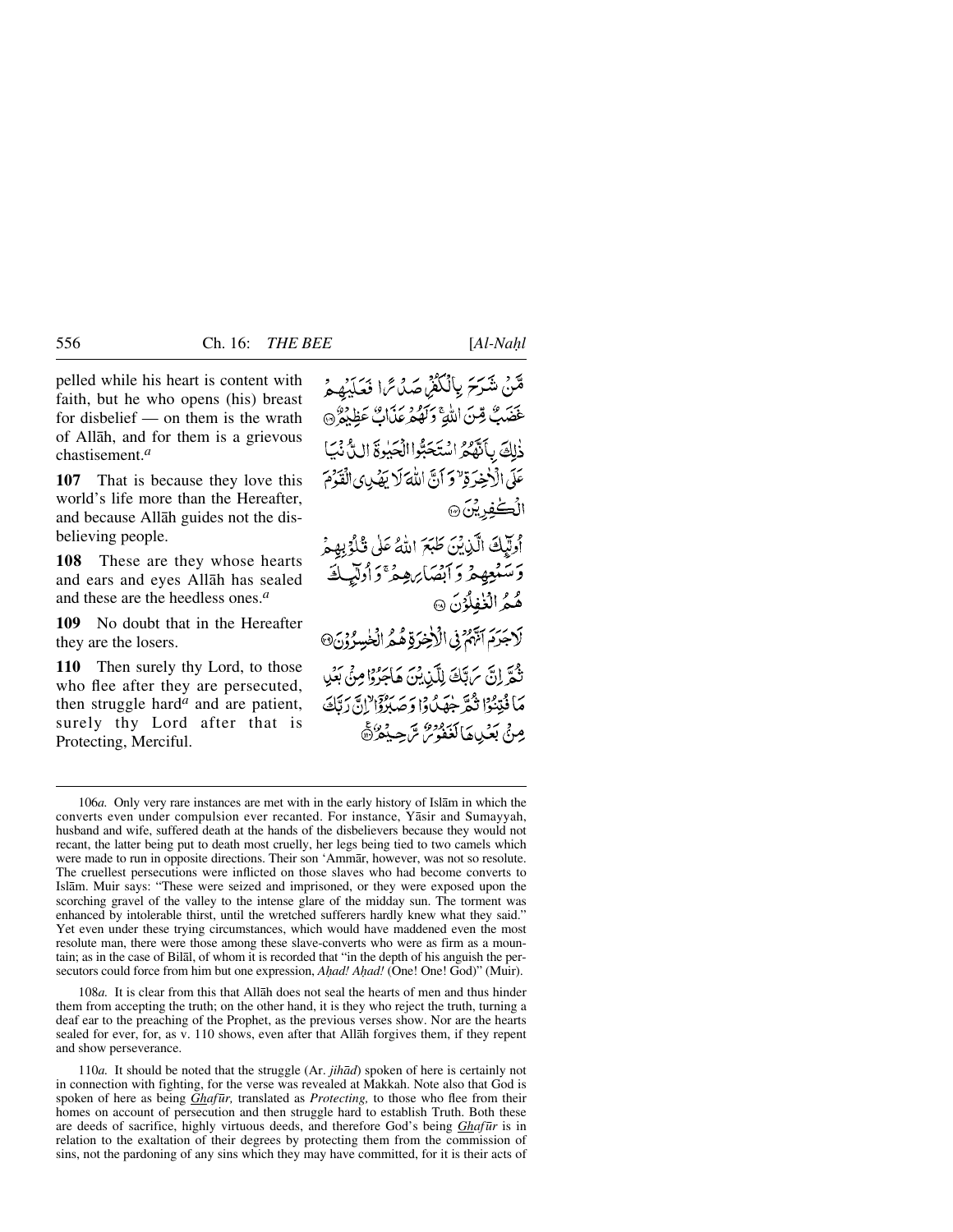# SECTION 15: **Fate of the Opponents**

**111** On the day when every soul will come pleading for itself, and every soul will be paid in full what it has done, and they will not be dealt with unjustly.

**112** And Allåh sets forth a parable: A town safe and secure, to which its means of subsistence came in abundance from every quarter; but it disbelieved in Allåh's favours, so Allåh made it taste a pall of hunger and fear because of what they wrought.*<sup>a</sup>*

**113** And certainly there came to them a Messenger from among them, but they rejected him, so the chastisement overtook them, while they were wrongdoers.*<sup>a</sup>*

**114** So eat of what Allåh has given you, lawful and good (things), and give thanks for Allåh's favour, if He it is you serve.

بِرِمَ تَأْتِيَ كُلُّ نَفْسٍ تُجَادِلُ عَنْ تَقْسِهَا وَ تُوَفَّىٰ كُلُّ نَفْسٍ مَّا عَبِيلَتْ وَهُمْ لَا يُظُلِّمُونَ ۗ

وَضَرَبَ اللَّهُ مَثَلًا قَرْيَةً كَانَتْ اٰمِنَةً مُّطْمَيِنَّةً يَّأْتِيْهَا بَرَزْقُهَا رَغَدًا قِنْ كُلِّ مَكَانٍ فَكَفَرَتْ بِأَنْحُمِ اللّهِ فَأَذَاقَهَا اللّهُ لِبَاسَ الْجُرْعِ وَالْخَوْفِ بِمَاكَانُوْا يَصْنَعُوْنَ @

بەسىر سازەدە بەرەپچىدىك ئېروم<br>د لقىياچاءھۇرىسول قىنۇڭچە ئىگىدېۋە فَأَخَذَهُ وَالْعَذَابُ وَهُمْ ظُلِمُوْنَ ۞

فَكَّلُوْا مِيَّا رَسِّنَ تَكُنُّواللَّهُ حَلَلًا طَيِّبًا ۚ وَ الشَّڪُرُوا نِعْمَتَ اللهِ إِنْ ڪُنُنُّهِ اِتَاهُ تَعْبُكُ وُنَ @

sacrifice that are spoken of here, not their sins. For fuller explanation of the word *Ghaf∂r,* see 2:286*a*.

112*a.* The parable is set forth to depict the state of Makkah as it was before the time of the Holy Prophet and, prophetically, the fate to which it was to be reduced after he was rejected, *after it disbelieved in Allåh's favours*. Its first condition was one of great prosperity and affluence, being the centre to which all tribes came for pilgrimage and trade, a picture of which is drawn in one of the earlier chapters of the Holy Qur'ån: "So let them serve the Lord of this House, Who feeds them against hunger, and gives them security against fear" (106:3, 4). When the Prophet and his followers were persecuted and tortured, the Prophet prayed thus: "O Allåh, overtake them with seven (years of famine) like Joseph's seven (years of famine). So a famine overtook them, which destroyed everything, till they ate skins and dead animals and one of them looked to heaven and he saw smoke on account of hunger" (B. 15:2). This was the *libås al-j∂'* or the *pall of hunger,* spoken of here. But, even then, they did not stop persecution and tried to exterminate Islam by the sword. The result was that all their attacks on Madinah failed, and ultimately Makkah itself lay powerless when attacked by the Prophet. This was the *libås al-khauf,* or *pall of fear,* being so called because no blood was shed. The word *libås* (lit., *covering*) used in connection with hunger and fear indicates the utmost degree of hunger and fear, which, as it were, covered them all over.

113*a.* This makes the prophecy indicated in the previous parable clear. The chastisement spoken of here is the chastisement of hunger and fear spoken of in the previous verse.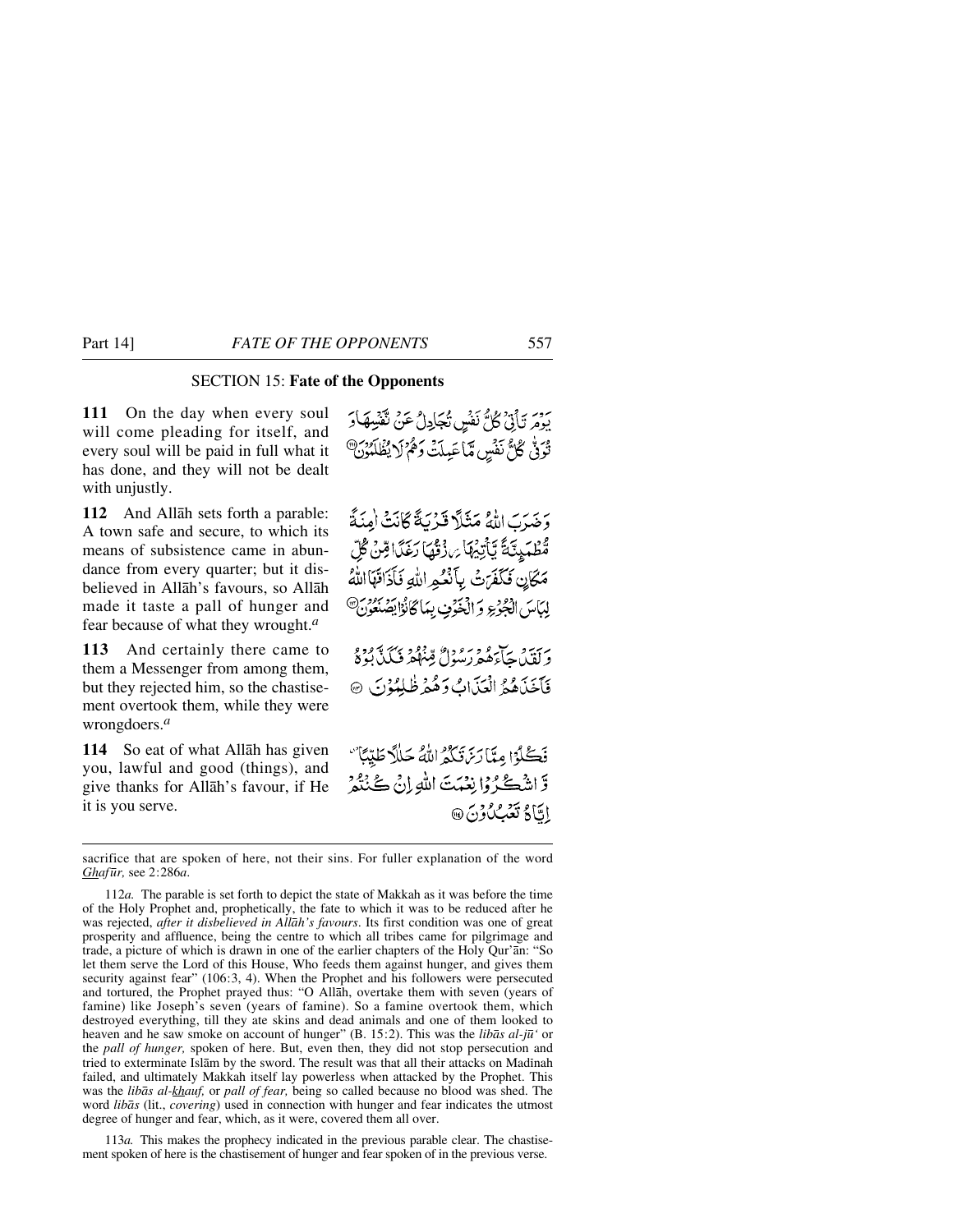**115** He has forbidden you only what dies of itself and blood and the flesh of swine and that over which any other name than that of Allåh has been invoked; but whoever is driven to (it), not desiring nor exceeding the limit, then surely Allåh is Forgiving, Merciful.*<sup>a</sup>*

**116** And utter not, for what your tongues describe, the lie: This is lawful and this unlawful; so that you forge a lie against Allåh. Surely those who forge a lie against Allåh will not prosper.

**117** A little enjoyment — and for them is a painful chastisement.

**118** And to those who are Jews We prohibited what We have related to thee already,*<sup>a</sup>* and We did them no wrong, but they wronged themselves.

**119** And surely thy Lord, for those who do evil in ignorance, then turn after that and make amends, surely thy Lord after that is Forgiving, Merciful.

اتَّبَاحَدَّهُ عَلَيْكُمُ الْمَنْتَةَ وَالدَّهَرَدَ لَحْمَرَ الْخِنْزِيْرِ وَ مَآ أَهِنَّ لِغَيْرِ اللَّٰهِ بِهِمْ فَمَنِنِ اضْطُرَّ غَيْرَ بَاغِ وَّلَا عَبَادٍ فَإِنَّ اللهَ غَفْوُسٌ رَّحِيْثُوْ@

وَلَا تَقُوْلُوْالِهَا تَصِعُ ٱلْسِنَتَكَمُّ ٱلْكَذِبَ هٰذَا حَلاٌ وَّ هٰذَا حَرَاهٌ لِّتَفَتَرُوْا عَلَى اللهِ الْكَذِبِ إِنَّ الَّذِينَ يَفْتَرُوْنَ عَلَى اللّهِ الْكَيْتِ لَا يُفْلِحُوْنَ ﴾ مَنَاءٌ قَلِيلٌ وَلَوْمٍ عَذَابٌ إِلَيْمٌ ۞ وَ عَلَى الَّذِينَ هَادُوْا حَدَّمْنَا مَا قَصَصْتَ عَلَيْكَ مِنْ قَبْلُ ۚ وَمَا ظَلَمْنَهُمْ وَلَٰكِنْ كَانْوَا آنْفُسْهُمْ يَظْلِمُوْنَ @

تُغَرَّانَ رَبَّكَ لِلَّذِينَ عَبِدْدَا السُّعْرَ بِجَهَالَةِ تْبُمَّ تَأْبُوْا مِنْ بَعْدِ ذٰلِكَ وَ أَصْلَحْوَّالِنَّ ترتك مِنْ بَعْدِهَا لَعْفُوسُ رَحِيدُ الله

# SECTION 16: **The Way to Greatness**

**120** Surely Abraham was a model (of virtue), $a$  obedient to Allah, upright, and he was not of the polytheists,

**121** Grateful for His favours. He chose him and guided him on the right path.

118*a.* See 6:146, 146*a.* This shows that ch. 6 was revealed before ch. 16.

120*a. Ummat* means originally *a way, course* or *mode of acting, a nation* or a *community,* but it also signifies *a righteous man who is an object of imitation, one who is known for goodness, a man combining all kinds of good qualities, one who has no equal* (LL).

اِنَّ ابْرُهِيْمَرَ كَانَ أَمَّةً قَانِتَاتِهُ حَنفَاً وَلَمْ يَكُ مِنَ الْمُشْرِكِيْنَ ﴾ شَاكِرًا لِٱنْصُبَةُ اِجْتَلَيْهُ وَهَـٰأَبِّ لِهُ إِلَىٰ صِرَاطِ مُّسۡتَقِيۡهِ ِ۞

<sup>115</sup>*a.* See 2:173*a* and 6:145*a*; also 5:3.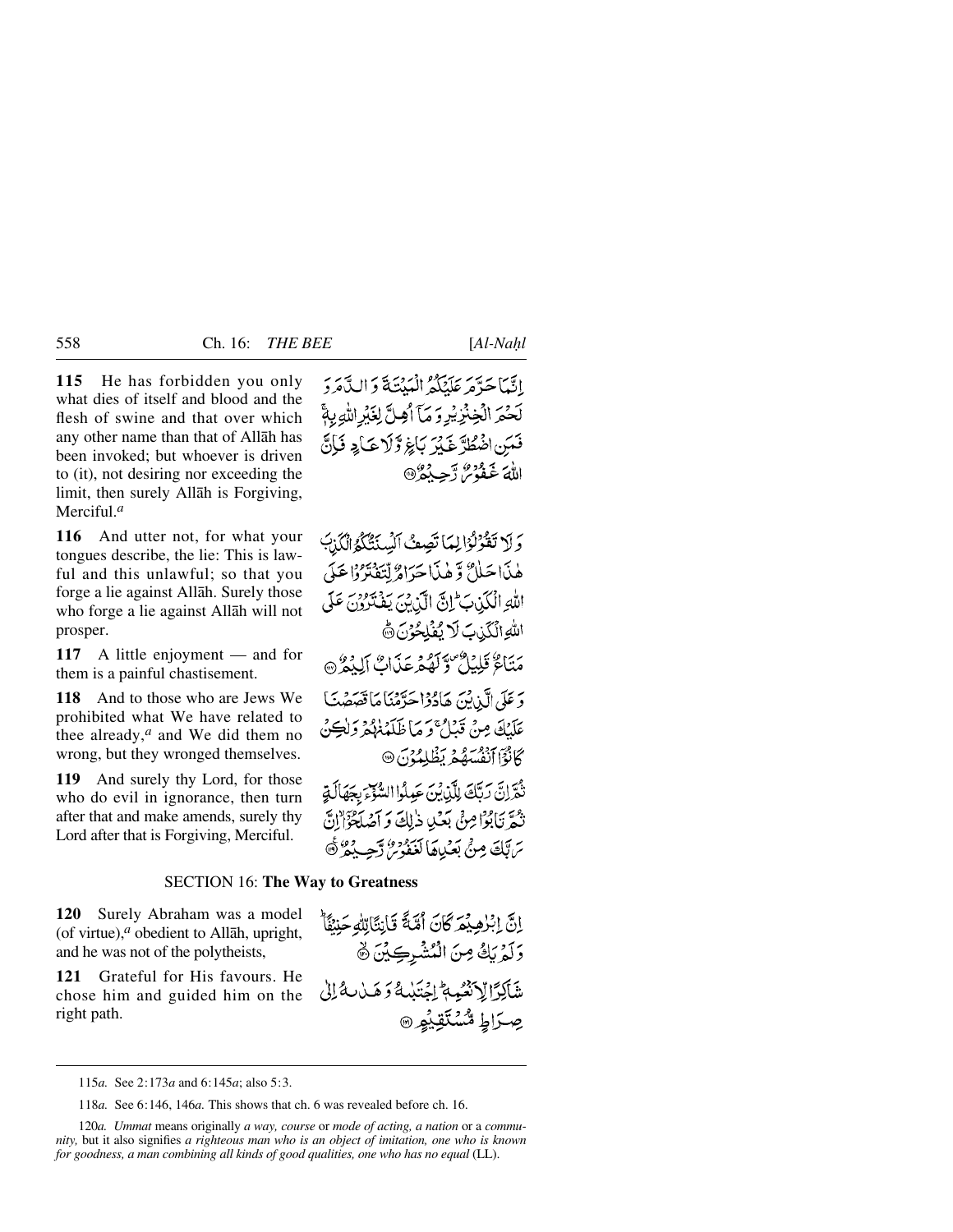**122** And We gave him good in this world; and in the Hereafter he is surely among the righteous.

**123** Then We revealed to thee: Follow the faith of Abraham, the upright one; and he was not of the polytheists.

**124** The Sabbath was ordained only against those who differed about it.*<sup>a</sup>* And surely thy Lord will judge between them on the day of Resurrection concerning that wherein they differed.

**125** Call to the way of thy Lord with wisdom and goodly exhortation, and argue with them in the best manner.*<sup>a</sup>* Surely thy Lord knows best him who strays from His path, and He knows best those who go aright.

**126** And if you take your turn, then punish with the like of that with which you were afflicted.*<sup>a</sup>* But if you

وَ اٰتَنۡنَاهُ فِي الدُّنۡنَاجَسَنَةً ۖ وَاتَّبَعُ فِي الْأَخِرَةِ لَمِنَ الصَّلِحِيْنَ ﴾ تَثَمَّرَ أَوْحَيْنَآَ إِلَيْكَ أَنِ اتَّبَعُ مِلَّهُ إِبْرُهِيْمِ حَنِيۡقَاۚ ۖ وَ مَا كَانَ مِنَ الْمُشْرِكِيۡنَ ۞ اِنَّمَا جُعِلَ السَّبْتُ عَلَى الَّذِيْنَ اخْتَلَفُوْا فِيْهِ وَإِنَّ رَبِّكَ لَيَحْكُمُ بِيَنْهُمْ يَوْمَر الْقِيْمَةِ فِيْمَا كَانْزَا فِكْ يَخْتَلِفُونَ @ ادع إلى سَبِيْلِ بَرِيّكَ بِالْجِكْمَةِ وَالْمَوْعِظَةِ الْعَسَنَةِ وَجَادِلْهُمْ بِالَّتِيْ هِيَ آَخْسَنُ إِنِّ تَابَكَ هُوَ آَعْلَمُ بِعَنْ ضَلَّ عَنْ سَبِيْلِهِ وَهُوَ آَعَلَمُ بِالْمُهْتَدِينَ، وَ إِنْ عَاقَبْنَهُ فَعَاقِبُوْا بِبِيثْلِ مَاعُوُقِبْنَهُ ۚ

<sup>124</sup>*a.* The word *'alå* sometimes carries the significance of *against,* and the meaning here seems to be that the Sabbath, the Jewish day of worship which should have made them walk in the footsteps of righteous Abraham, was turned against them because of their violation of it, because they differed about it and did not observe it as a day of Divine worship. Or, the statement is made to show that it was not necessary for the Muslims to observe a day of worship, as even Abraham, a model of virtue for both the Jews and the Muslims, did not observe a particular day of worship, while the very people who were required to observe it, the Jews, violated the commandment.

<sup>125</sup>*a.* The principle laid down for preaching and religious controversy by the "unlearned Arabian" has yet to be learned by the most advanced people, whose controversies are carried on with no other object than that of fault-finding, and whose preaching only aims at carping at others. It shows the breadth of mind of the Holy Prophet, more especially when it is remembered that the injunction was given at a time when the Muslims were being most severely persecuted and there was the greatest reason for adopting a harsh attitude.

<sup>126</sup>*a.* There is a prophecy in the words *if you take your turn*. The Muslims were being persecuted most cruelly, and they were told that the time would come when they would dominate their erstwhile persecutors. In that case they are allowed to punish them for their guilt, but it is twice added, here and in v. 127, that they should show patience when they had the upper hand and do good even to their enemies, for Allåh is with those who do good (v. 128).